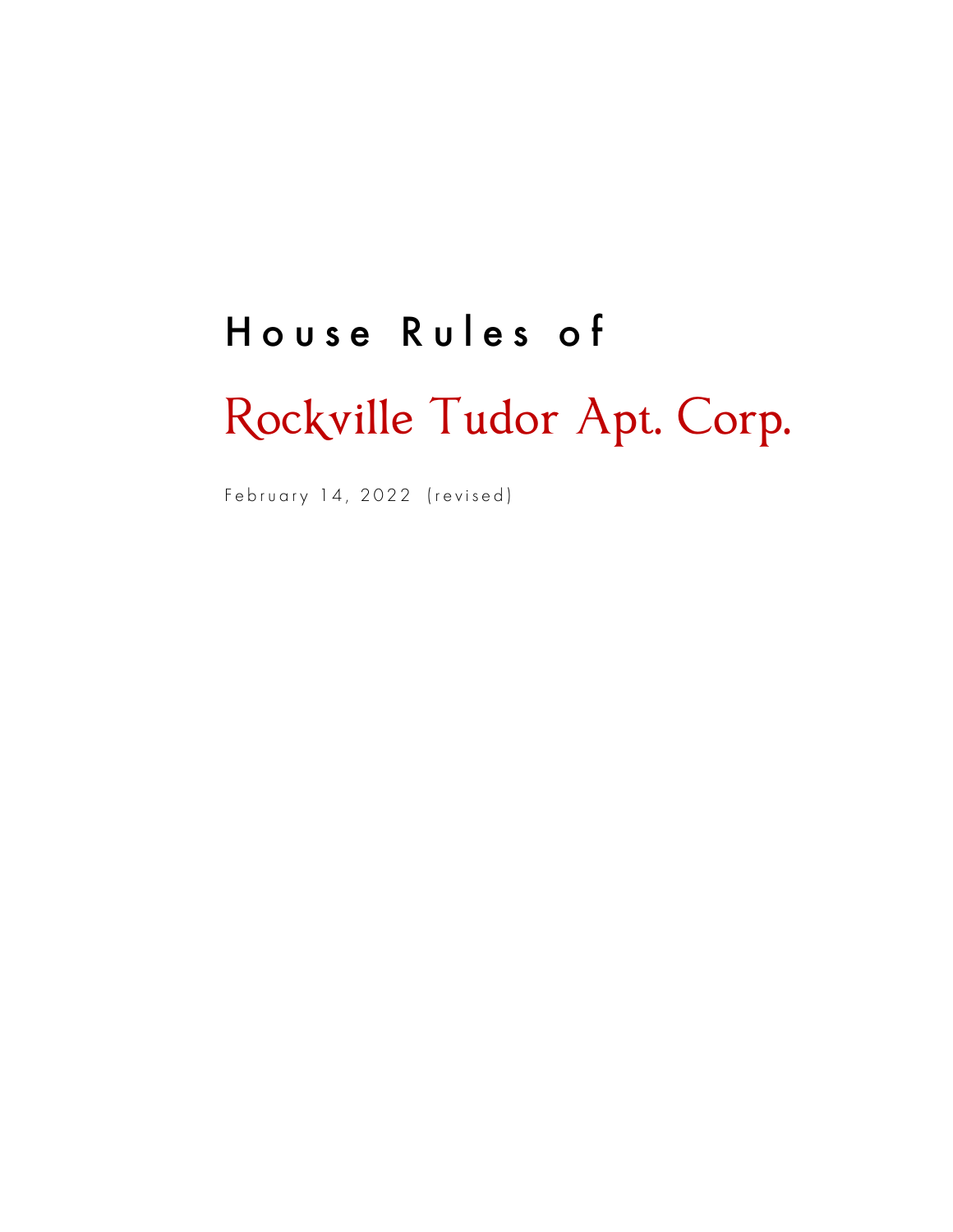#### TABLE OF CONTENTS

| Section                                                                                                                       |                                                  |                                                                                                                                                                                                                                        | Page |
|-------------------------------------------------------------------------------------------------------------------------------|--------------------------------------------------|----------------------------------------------------------------------------------------------------------------------------------------------------------------------------------------------------------------------------------------|------|
| Facilities<br>Halls & Stairways<br>Fitness Center<br>Lawn Use                                                                 | Public Hall<br>Laundry Facilities<br>Signs, etc. | Decorations, etc.<br>Roof Access<br>Bicycles, etc.                                                                                                                                                                                     | 1    |
| Apartments<br>Private Dwellings<br>Drain Cleaner                                                                              | Carpeting                                        | Detectors                                                                                                                                                                                                                              | 3    |
| Activities.<br>Children Playing<br>Canvassing, etc.                                                                           | Noise/Schedule                                   | Vacuuming                                                                                                                                                                                                                              | 4    |
| Moving the research research research research<br>Deposit                                                                     | Moving Times                                     |                                                                                                                                                                                                                                        | 4    |
| Accessories<br>Window Treatment Awnings                                                                                       |                                                  | <u>.</u><br>In the second component of the second component of the second component of the second component of the second component of the second component of the second component of the second component of the second component of | 4    |
| Air Conditioners<br>Laundry Equipment                                                                                         | Jacuzzis, etc.                                   | Aerials                                                                                                                                                                                                                                | 5    |
| Waste<br>Garbage & Refuse                                                                                                     | and the company of the company of the<br>Garbage | Refuse Closets                                                                                                                                                                                                                         | 5    |
| Guests                                                                                                                        |                                                  |                                                                                                                                                                                                                                        | 5    |
| Guests<br>Pets, Visiting Dogs, & Other Animals                                                                                |                                                  |                                                                                                                                                                                                                                        |      |
| Pets                                                                                                                          | Visiting Dogs                                    | Other Animals                                                                                                                                                                                                                          | 5    |
| Emergencies<br>Emergencies                                                                                                    |                                                  |                                                                                                                                                                                                                                        | 5    |
| Financial<br>Maintenance<br>Other Actions                                                                                     | Returned Checks<br>Fines Payments                | Fines Schedule                                                                                                                                                                                                                         | 6    |
| Subletting<br>Subletting                                                                                                      | and a state of the state                         |                                                                                                                                                                                                                                        | 6    |
| Other the contract of the contract of the contract of the contract of the contract of the contract of the contr<br>Complaints | Lessee's Liability                               |                                                                                                                                                                                                                                        | 7    |
| Alterations & Improvements<br>Construction Schedule Alterations<br>Plumbing & Electrical Materials<br>Fines                   | Damages                                          | Lesser's Consultants<br>Water Shut-off                                                                                                                                                                                                 | 7    |
| House Rules<br>Lessee's Responsibility Revocability<br>Revisions                                                              |                                                  | Obligations                                                                                                                                                                                                                            | 11   |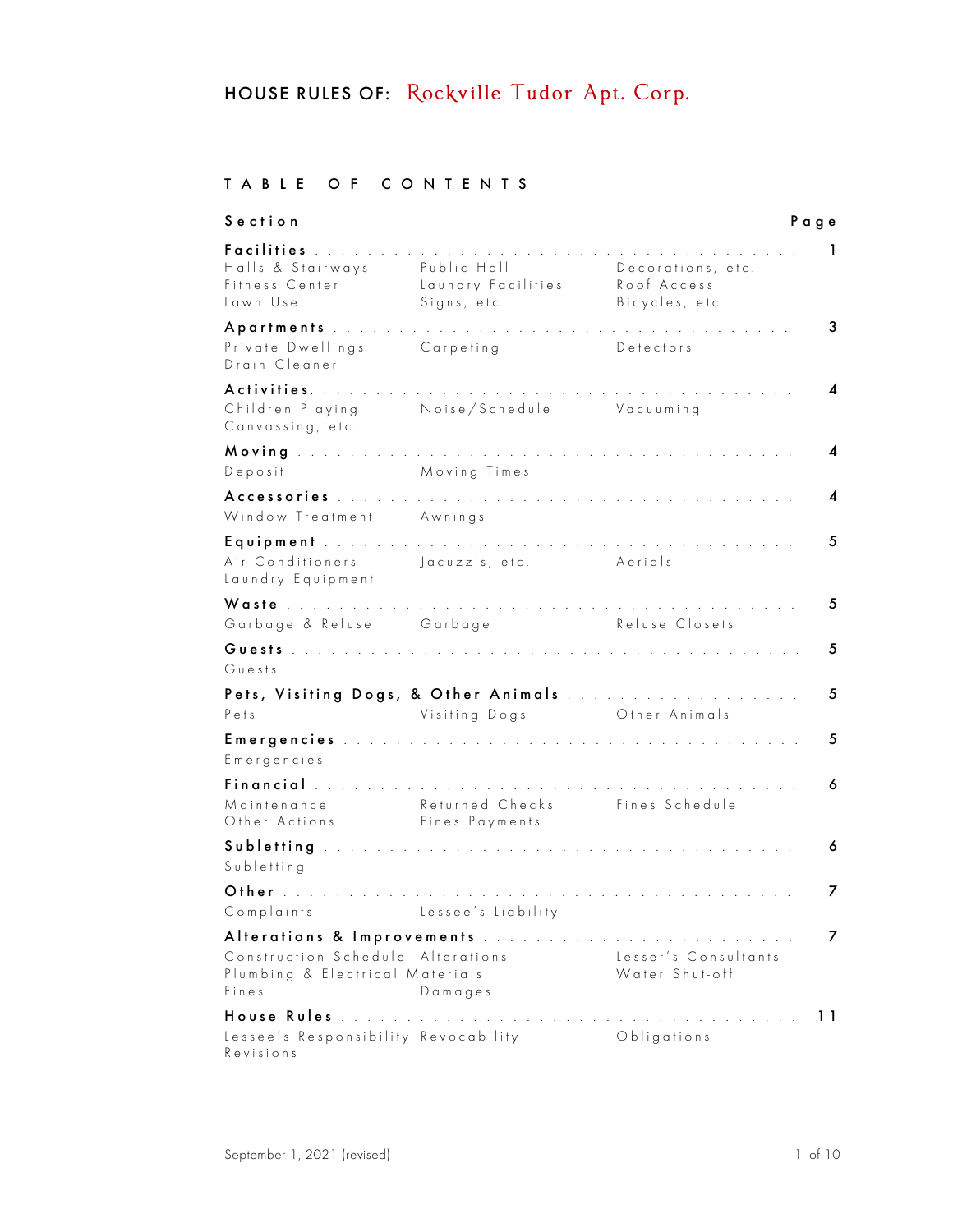#### FACILITIES

Halls & Stairways.The public halls and stairways of the building shall not be obstructed or used for any purpose other than ingress to and egress from the apartments in the building.

Public Hall. No public hall of the building shall be decorated by any lessee in any manner without the prior written consent of the Lessor.

Decorations, etc. No article shall be placed in the halls or on the staircase landings of the fire escapes, nor shall anything be hung or shaken from the doors, windows, terraces or balconies or placed upon the window sills of the building.

#### Fitness Center

- a. General Guidelines:
	- i. Only shareholders/residents of the Co-op may enter the Fitness Center and use the Fitness Center Equipment. Guests are permitted to enter the Fitness Center and use the Fitness Center Equipment provided that they are accompanied by a shareholder/resident from the Co-op (and all other provisions of this House Rule are complied with).
	- ii. Access must be by the security fobs provided by the Co-op. Do not hold open the door.
	- iii. Children under fourteen (14) years of age are not permitted to enter the Fitness Center or use the Fitness Center Equipment.
	- iv. Proper workout attire is required and must be worn at all times. Absolutely no sandals, open toes or open-backed shoes are permitted. No bare feet are permitted at the Fitness Center unless shareholder/resident or guest is using the Functional Fitness area located inside the Fitness Center.
	- v. Food is not permitted at the Fitness Center. No gum is allowed. Water, Gatorade or other sports drinks are permitted at the Fitness Center provided the beverages are in a sealed, plastic container.
	- vi. Media devices (i.e., cellphones, tablets, radios, etc.) are not permitted unless they are used with headphones.
	- vii. Exercise equipment is available on a first come basis. Weights or dumbbells may not be dropped on the benches or floors of the Fitness Center.
	- viii. Cardio equipment may only be used for forty-five (45) minutes at a time when others are waiting. Allow others to rotate-in between sets when using strength equipment.
	- ix. As a courtesy to others, all equipment must be wiped down after each use and all weights must be returned to rack or shelf.
	- x. Please report any damaged equipment, unsafe exercise or bathroom conditions, or inappropriate behavior immediately to the Co-op's Managing Agent.
	- xi. For safety reasons, personal items, bags and other items are to be stored in designated areas only and not on the Fitness Center floor. Said items on the floor must be removed or disposed of.
	- xii. Shareholders/residents are required to behave according to the House Rules. Co-op reserves the right to refuse service to any shareholder/resident or guest who violates any House Rule or regulation.
	- xiii. Any shareholder/resident or guest who uses the Fitness Center and/or Fitness Center Equipment does so at his/her/their own risk. The Co-op is not responsible for any loss, damage, or injury incurred, regardless of the reason. Shareholders/residents or guests using the Fitness Center and/or Fitness Center Equipment must take the necessary precautions to secure their items and belongings. Shareholders'/residents' or guests' use under these express conditions is a material element of the consideration for the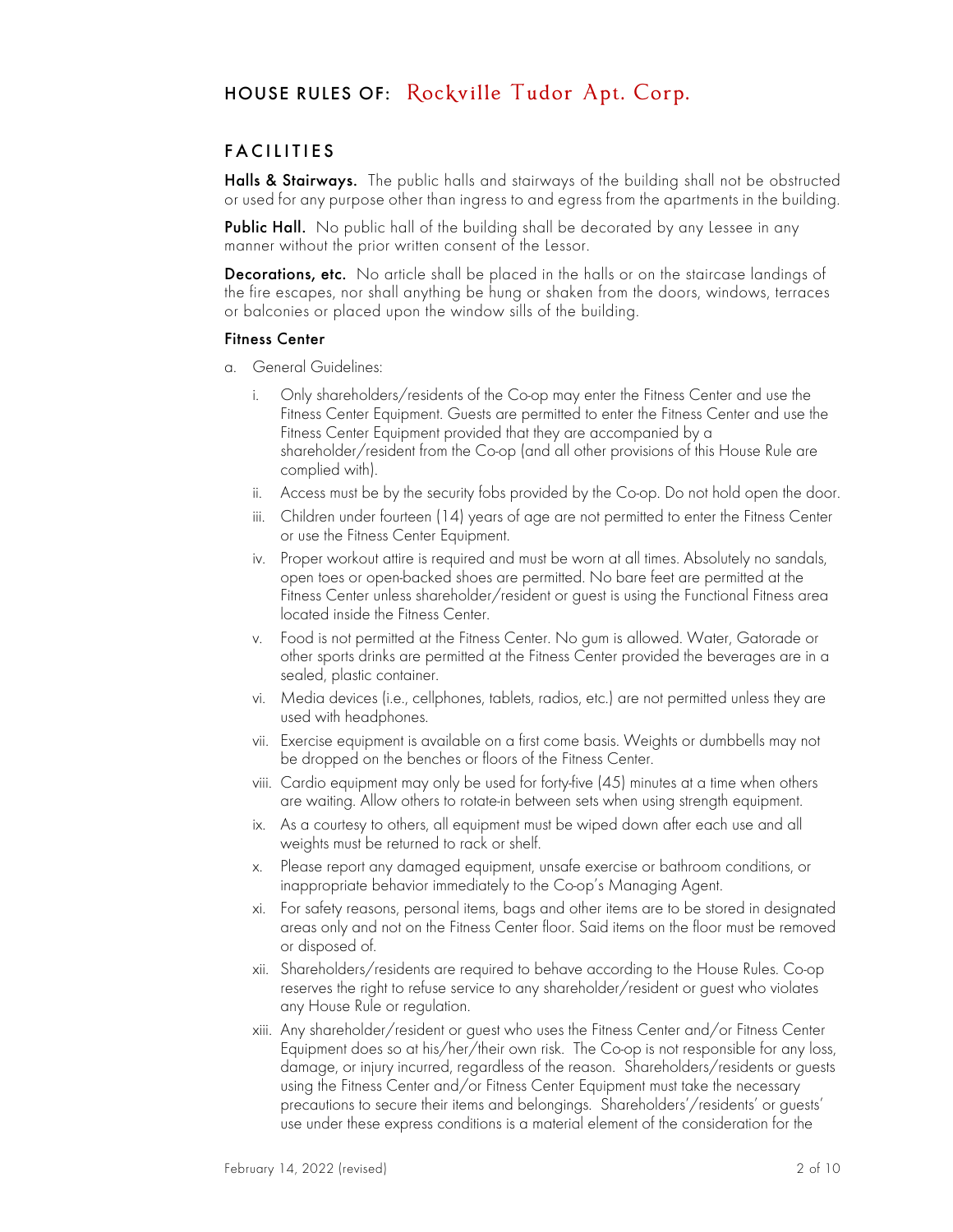right to use the Fitness Center and Fitness Center Equipment. This House Rule shall apply to all shareholders/residents, their family members, guests, and invitees.

- b. Key Fobs:
	- i. Access to the Co-op's Fitness Center will be provided through the use of a Key Fob. Do not hold open any doors.
	- ii. Every shareholder/resident of each apartment at the Co-op will be provided a Key Fob. The shareholder/resident must pay the Co-op for the cost of the Key Fob(s).
	- iii. If a Key Fob is lost, the shareholder/resident will be responsible for the cost of the replacement of the lost Key Fob.
- c. Release and Key Fob Agreement: All shareholders/residents and guests who desire to use the Fitness Center and Fitness Center Equipment must, in advance, sign a Key Fob Release and Fitness Center Waiver Agreement. No shareholder/resident or guest will be permitted to access the Fitness Center unless he/she signs the Key Fob Release and Fitness Center Waiver Agreement, which releases the Co-op, its employees, Managing Agent, representatives, successors and/or assigns from any and all claims or causes of action arising out of the Co-op's negligence.

#### Laundry Facility.

- a. Shareholders/residents must clean up after using the laundry room and/or laundry machines (i.e., lint, remove dryer sheets, etc.).
- b. Shareholders/residents must clean lint filters after every use.
- c. Shareholders/residents must remove their laundry promptly after their laundry cycle is complete.
- d. Shareholders/residents must not overload the laundry machines.
- e. Shareholders/residents must keep all container lids (i.e., for laundry detergents, fabric softeners, etc.) sealed at all times.
- f. Dyes and/or tints are not permitted in the laundry room.

Roof Access. No one is allowed on the roof at any time.

Lawn Use. The lawn of the building shall not be used by any Lessee or guest for recreational or other use, including, but not limited to picnics.

Signs, etc. No sign, notice, advertisement, or illumination shall be inscribed or exposed on or at any window or other part of the building, except such as shall have been approved in advance and in writing by the Lessor or the Managing Agent.

Bicycles, etc. No bicycles, scooters or similar vehicles shall be allowed to stand or be stored in the public halls, passageways, areas or courts of the building.

#### APARTMENTS

Private Dwellings. The apartments shall be utilized as private dwellings.

Carpeting. Eighty (80%) percent of the floor area of each and every room in an apartment must be covered with carpeting or rugs, both with full padding, except kitchens, bathrooms and closets. All padding must be at least 1/2" thick. All permitted exercise equipment including, but not limited to, treadmills, stationary bicycles and weight equipment, must be placed on said carpeted or rug covered areas and said areas must have an additional noise insulating exercise mat on top of the carpet or rug in said area.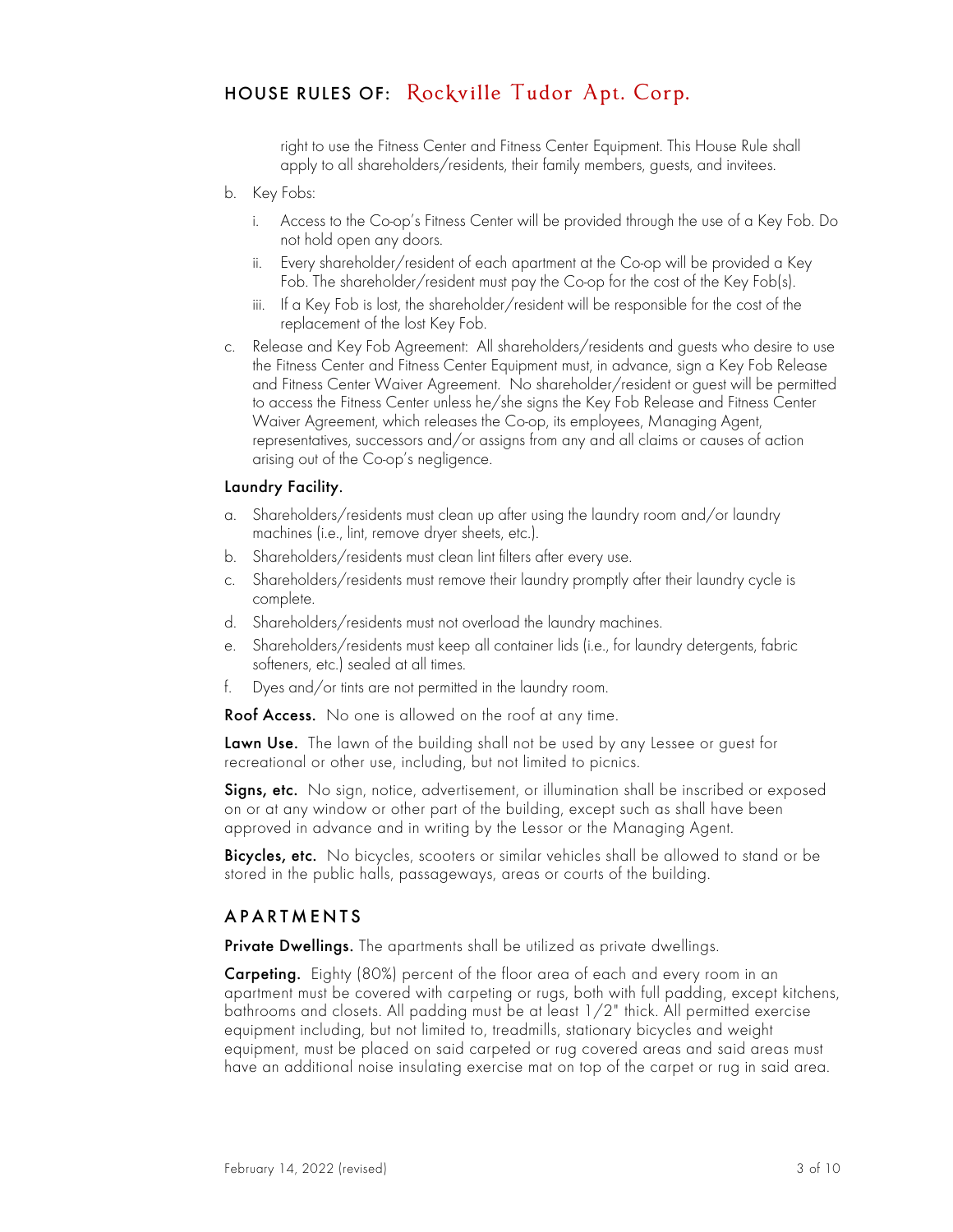Detectors. Lessor requires that all apartments contain a working smoke detector and carbon monoxide detector. It is the responsibility of the Lessee to keep and properly maintain any smoke detector and carbon monoxide detecting devices.

**Drain Cleaner.** Draino or any other chemical drain cleaners are prohibited from being used inside the building. Should the Lessor wish to clean drains, a bioenzymatic cleaner may be utilized, which will not damage pipes.

#### ACTIVITIES

**Children Playing.** Children shall not play in the public halls, courts, stairways, laundry room or common areas.

Noise Schedule. No Lessee shall make or permit anything to be done which will interfere with the rights, comfort or convenience and quiet enjoyment of other Lessees after 10:00 PM and no earlier than 8:00 AM. No Lessee shall play upon or suffer to be played upon any musical instrument or permit to be operated, a radio, television, loud speaker or similar items in such Lessee's apartment at any time if the same shall disturb or annoy other occupants of the building during the same times. Lessees should use consideration to other Lessees when engaging in noise-producing activities.

Vacuuming. To ensure peaceful living within the community, the hours for vacuuming shall be between the hours of 9:00 AM and 8:00 PM

Canvassing, etc. Canvassing, soliciting, or peddling in the building is prohibited.

#### MOVING

Moving Deposit. Each Lessee must pay by check a \$500 move-in/move-out deposit to cover any damage to the building or premises when moving. Said fee will be returned to the Lessee within approximately thirty days after the moving party returns a damage deposit agreement executed by the superintendent, provided there is no damage to the building or premises. The building superintendent must be apprised in advance of a moving into or out of an apartment, party moving must give the building superintendent at least two weeks' advance notice.

Moving Times. Moves to and from the building may be completed Monday through Friday, between the hours of 9:00 AM and 5:00 PM, not including legal holidays. Moves may be completed on Saturdays, Sundays, and legal holidays with prior written approval of the Lessor or its Managing Agent, provided a nonrefundable fee of \$100 is paid to the Lessor and the Lessor's superintendent is available to supervise the move (otherwise the move will not be permitted). Movers and/or delivery companies must be Licensed and Bonded. A copy of the mover's/delivery company's certificate of insurance must be provided to the Managing Agent which evidences liability and worker's compensation coverage in amounts and types deemed sufficient by the Co-op or its Managing Agent before any move. In addition, the Co-op shall require all such certificates of insurance name the Co-op and its Managing Agent as an additional insured.

#### IMPROVEMENTS

Window Treatment. Windows shall have fully operable window shades, blinds or curtains.

Awnings. No awnings may be used in or about the building except such as shall have been expressly approved in advance and in writing by the Lessor or the Managing Agent.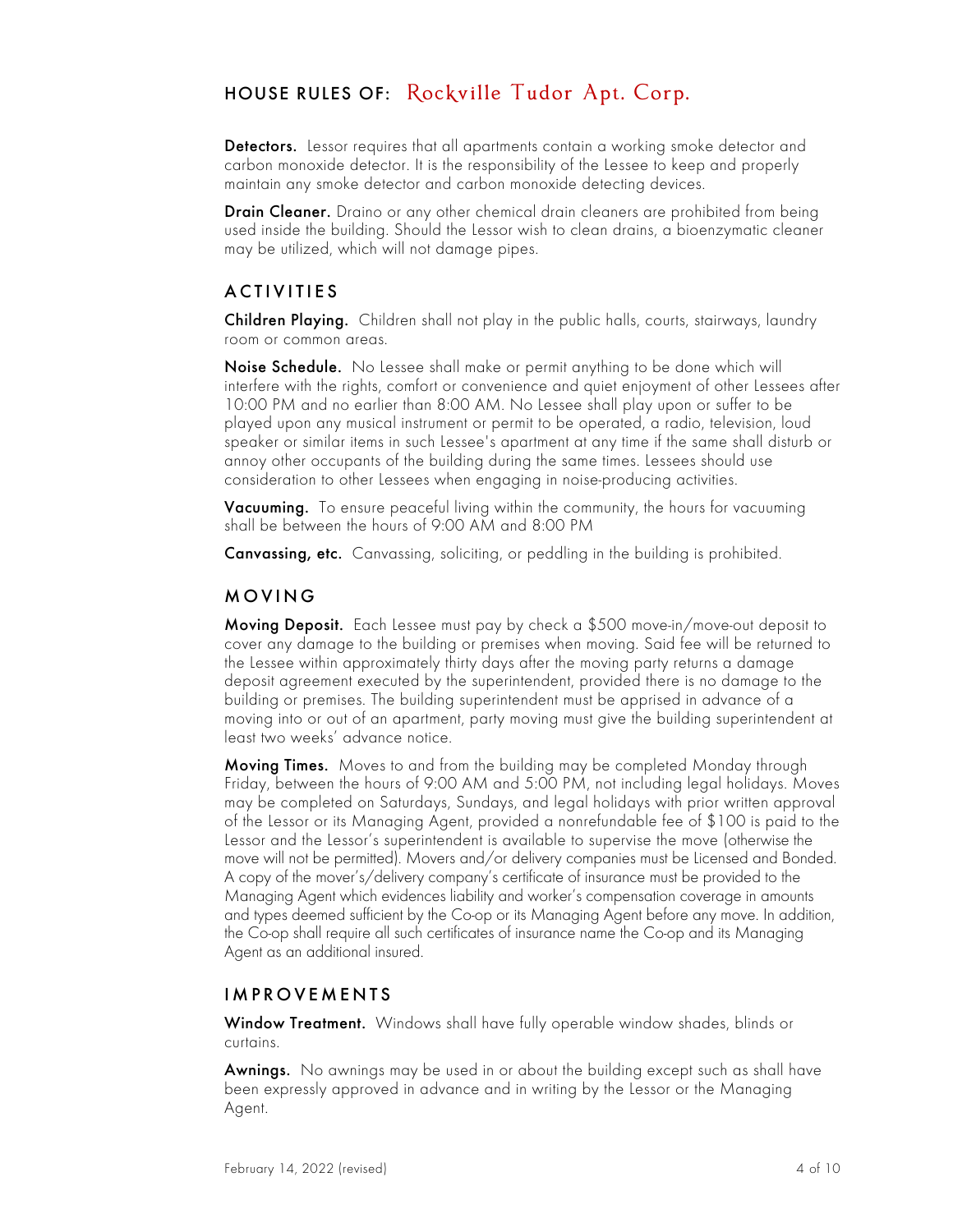#### EQUIPMENT

Air Conditioners. All air conditioner dimensions must meet building specifications and be supported with Lessor approved brackets.

Jacuzzis, etc. Whirlpools, hot tubs, Jacuzzis and/or other bathroom tubs with motorized apparatuses are not permitted in any apartment or any other portion of the premises.

Aerials. No radio or television aerial shall be attached to or hung from the exterior of the building.

Laundry Equipment. Washing machines and dryers are not permitted in apartments.

#### **WASTE**

Garbage & Refuse. Garbage and refuse from the apartments shall be disposed of only in such manner as the Managing Agent of the building may direct.

Garbage. Garbage must be disposed of in tightly secured plastic bags and put inside recycling containers in the refuse area provided on each building floor: large items for disposal must be placed in the designated basement area adjacent to the Laundry Room, in vicinity of the ramp door or other areas prescribed by the Lessor or Managing Agent.

Refuse Closets. Refuse closets shall not be used for any purposes other than which they were constructed.

#### **GUESTS**

Guests. Guests are permitted for no more than thirty (30) days. For greater than thirty (30) day occupancy, the Lessor's approval must be solicited and received in writing, in advance. No guest may occupy any apartment unless the shareholder or authorized subtenant occupies the apartment with the guest.

#### PETS, VISITING DOGS, & OTHER ANIMALS

#### Pets.

Shareholders are allowed to have either one (1) dog or one (1) cat, (Pet), per apartment conditional on the prior approval, execution of the Co-op's "Pet Agreement", and on-going compliance with the Co-op's House Rules as articulated in the agreement executed by the Shareholder(s) and Co-op.

Visiting Dogs. Visiting dogs are permitted in the building for a period not to exceed ten (10) days upon submittal of satisfactory evidence of insurance for the dog and with prior written approval of the dog's visit by the Managing Agent.

Other Animals. Other animals, including but not limited to: birds, reptiles, insects, spiders, and snakes are not permitted in the building.

It is not permitted to feed birds and other animals from windowsills, fire escapes, in common outdoor spaces (i.e. courtyards, lawns and sidewalks) and other public areas in front of, and adjacent to, our building.

#### EMERGENCIES

Emergencies. In cases of an emergency, the Lessor's representative accompanied by a contractor, workman or agent of the Lessor will enter the apartment without prior notice. If the Lessor does not have  $key(s)$  to access the apartment under an emergency condition, as determined by the Managing Agent, requiring the Lessor to enter the apartment by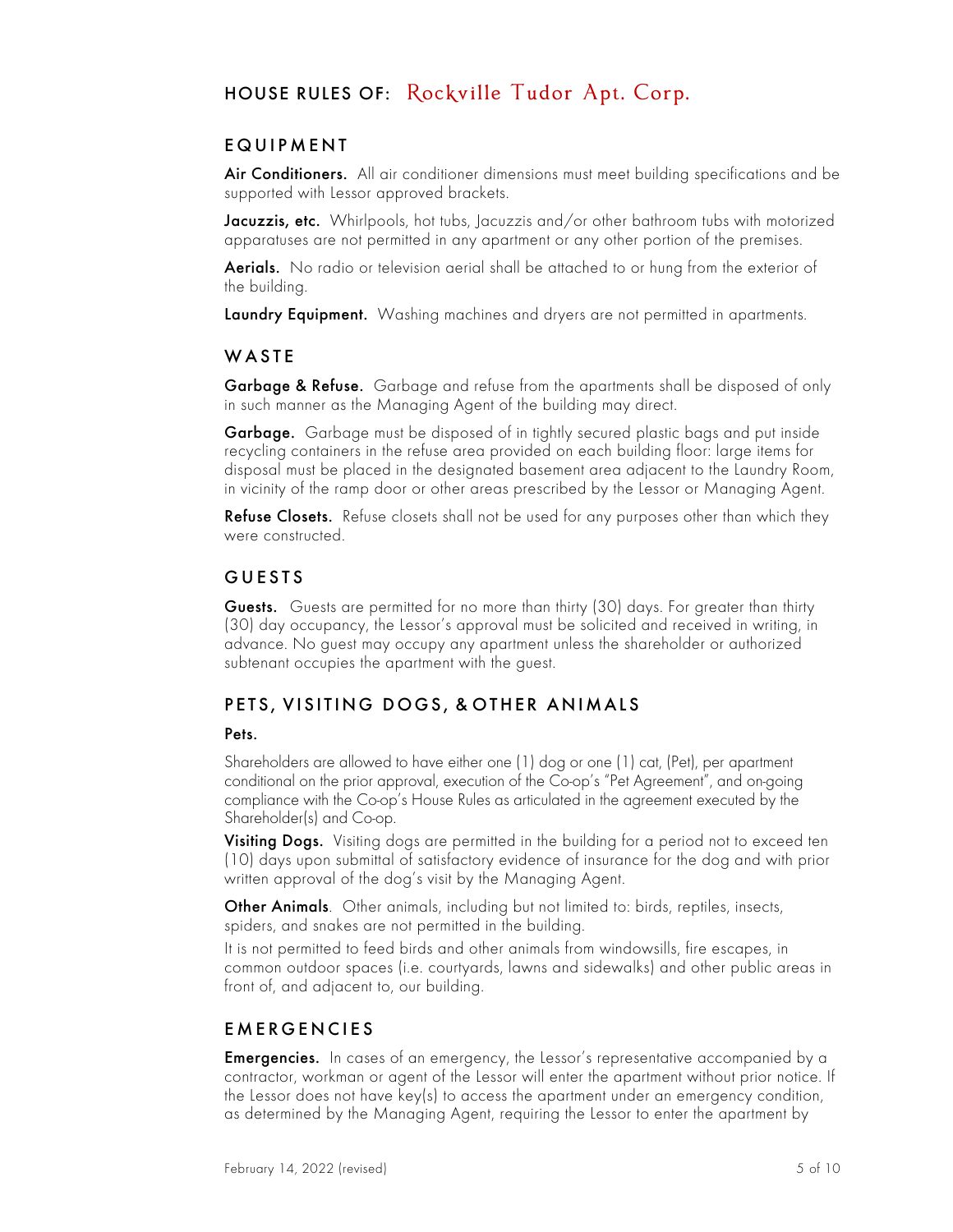force including removing the door or forcing the apartment's window/door open, all costs incurred by having to use such methods to gain access to apartment will be paid by the Lessee.

The Lessor may also enter any apartment at a reasonable time of the day for the purpose of inspecting such apartment to ascertain whether measures are necessary or desirable to control or exterminate any vermin, insects or other pests, and for the purpose of taking such measures as may be necessary to control or exterminate any such vermin, insects or other pests.

If the Lessor takes measures to control or exterminate carpet beetles, roaches, and/or another pest found to derive from a conditioner specific to an apartment, the cost thereof shall be payable by the applicable Lessee, as additional rent. The Lessor may also enter any apartment if a condition exists in the same apartment that has not been remedied by the Lessee with prior notice from the Lessor or its agent.

#### FINANCIAL

Maintenance. All maintenance is due on the first of each month. Any and all payments received on or after the 15th (fifteenth) of the month will be charged an administrative charge of \$50.00 for the first month, and each consecutive month late. Any delinquency over two months will be turned over to the Lessor's outside counsel to process with all available legal collection opportunities including foreclosure of the apartment. All collection expenses will be the responsibility of the Lessee.

Returned Checks. A \$35.00 administrative charge will be charged for any check returned for insufficient funds or stopped payment in addition to any bank charge.

Fines Schedule. Lessors shall pay the following fines for each violation of the Cooperative's House Rules:

- a. \$50.00 for the first violation of a House Rule.
- b. \$100.00 for the second violation of the same House Rule previously violated or continued violation of said House Rule after the expiration of any applicable cure period. An additional fine of \$100.00 may be assessed for each day the violation continues.
- c. \$150.00 for the third and each subsequent violation of the same House Rule previously violated.

Other Actions. The foregoing fines are not the exclusive remedy of the Lessor. The Board of Directors may take any other action permitted under the corporation's operating documents in order to enforce and seek compliance of the House Rules. Such action may be taken simultaneously with the assessment of the fine(s).

Fines Payment. The fines set forth hereinabove shall be deemed additional maintenance/rent and shall be assessed and collected in the same manner as maintenance pursuant to the corporation's operating documents. If not timely paid, the Lessor shall have the right to collect and enforce the payment of same in the same manner as Maintenance as provided in the corporation's operating documents.

#### SUBLETTING

**Subletting.** Due to an 80% owner occupancy requirement by the underlying mortgagee, there is a cap that no more than 20% of the apartments may be sublet at any given time, which include those held as unsold shares. In the event the 20% cap is met, the shareholder(s) requesting to sublet his/her apartment shall be put on a waiting list.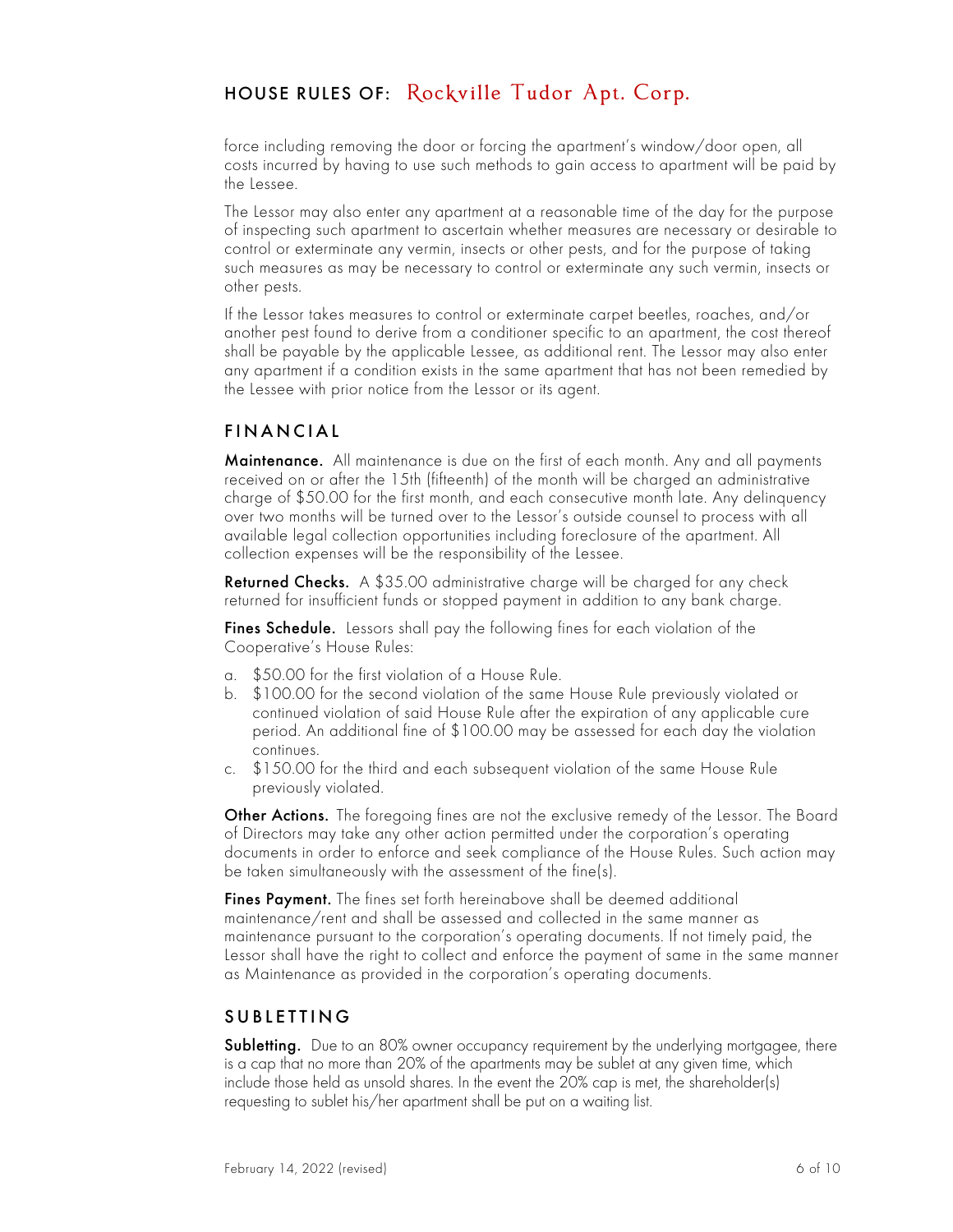- a. All shareholders are eligible, after 2 years of residence, to make application to sublet their apartment for a maximum term of one (1) year. Shareholder(s) are only permitted to sublet once during their ownership of the subject apartment. The term of the sublease shall be for one (1) year only. The Board will not entertain a renewal of any sublet, nor can the shareholder make application to sublet once the subtenant vacates. The shareholder must then sell, re-occupy, or maintain the vacant apartment.
- b. Applying shareholder(s) maintenance account must be completely current before the Board will review any application to sublet.
- c. Applications to sublet will be reviewed on a first come, first serve basis.
- d. Application fees apply.
- e. A fine of \$40/day will be imposed for each day past the sublet expiration date that the apartment is not vacated by sublessee.

#### OTHER

Complaints. Complaints regarding the service of the building shall be made in writing to the Managing Agent.

Lessees' Liability. If a Lessee secured the services of the Lessor's staff during his/her/their non-working hours or days, the Lessor bears no responsibility for this arrangement. The Lessee is hereby informed that insurance coverage provided such as liability and workman's compensation and disability during normal working or emergency hours for the Lessor's staff will not be in effect during times the staff is not employed directly by the Lessor. The Lessee shall assume all liability and responsibility, for the nonworking hours employment of the staff, and will hold the Lessor and its managing agent harmless and indemnify the Lessor and its managing agent from any and all claims and/or liabilities arising out of said employment.

#### ALTERATIONS & IMPROVEMENTS

#### Alterations:

- a. Construction and/or any type of contracting work being performed for Shareholders must adhere to the following procedures. These procedures apply to any situation where materials are transported into and from the building for construction, renovation, and/or remodeling purposes, or work is being performed inside an Apartment:
- b. A detailed description of the work being performed must be provided to the Board of Directors, in writing, for approval by the Board of Directors. The plans must include a detailed description of the work to be performed, the identity of the Contractor(s) and a drawing of the proposed work. Any work in apartments constituting routine repairs (unless same requires work in the walls and/or painting of the apartment), decorative improvements, or the installation of certain appliances does not require prior written approval.
- c. All work is to be done between the hours of 9:00 AM-5:00 PM, Monday to Friday (not including federal holidays), NO EXCEPTIONS.
- d. The Co-op's Managing Agent must be notified at least one week (or one month if the work is of the type where plans and drawings are required so as to afford ample time for review and preparation of an Alteration/Work Agreement) in advance of construction and/or alteration of the apartment, or delivery and/or removal of contractors' materials.
- e. The Co-op requires that you sign an Alteration/Work Agreement for any alterations and you must comply with the following in addition to any other requirements of the Co-op's Board of Directors: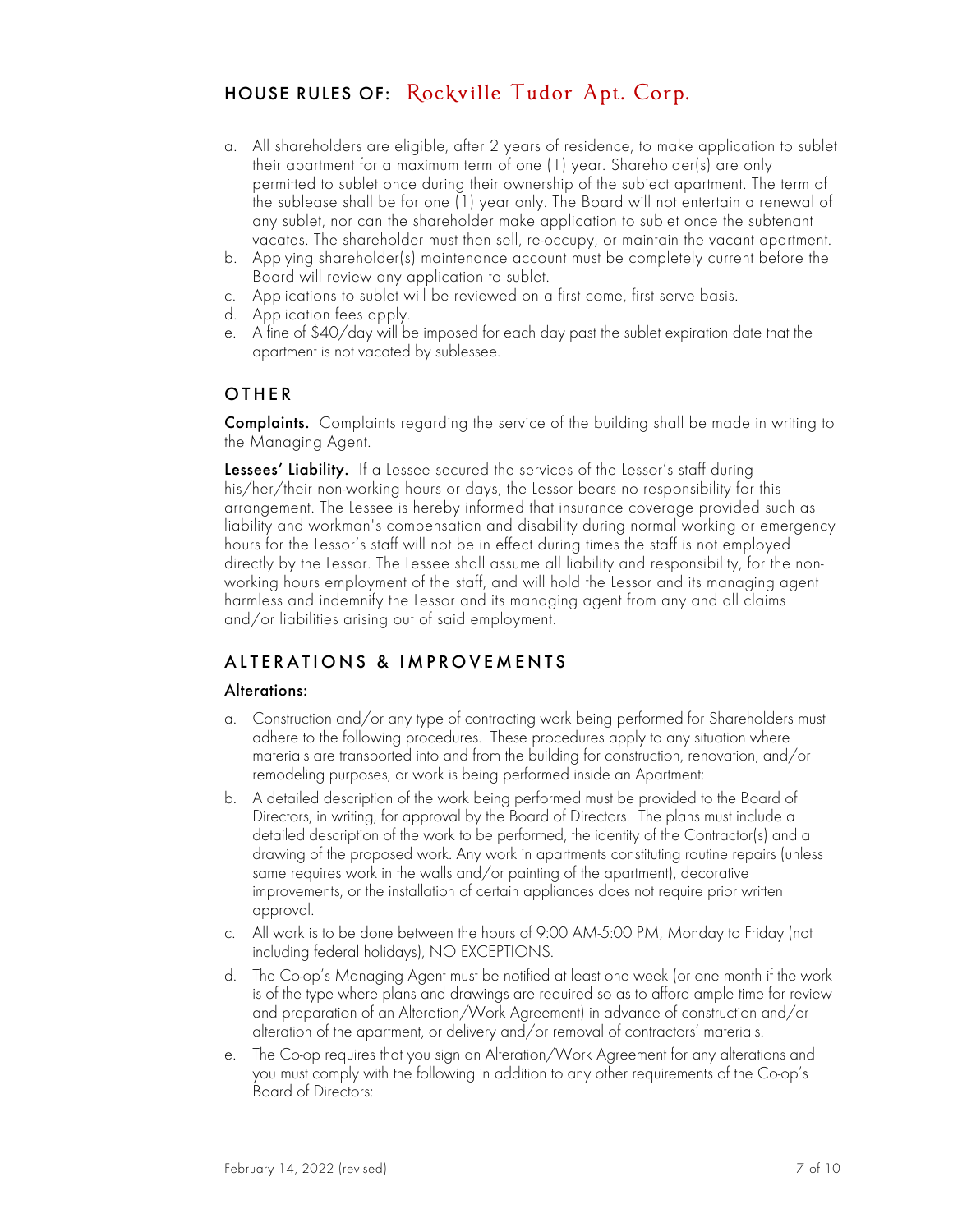- i. Shareholders must secure all required building, plumbing, electrical, asbestos-related permits, and other permits required by the State of New York, Town of Hempstead, Village of Rockville Centre and County of Nassau and provide two (2) copies of same to the Co-op prior to the commencement of work. A third copy of the applicable approved permit must be affixed to the front window of the Shareholder for the duration of the work.
- Shareholders must also supply the Co-op with the following:
	- A. Letter: A letter from the Shareholder(s) requesting authorization to perform the alteration, outlining the item(s) for replacement, removal, improvement, and/or repair.
	- B. Alteration/Work Agreement: A completed and signed Alteration Agreement must be submitted by the Shareholder(s) requesting authorization, including Exhibits "A" through "D" of said Agreement.
	- C. Proposal/Contracts: Copies of all contractor/subcontractor proposals or contracts which describes the work (in detail) to be completed in the apartment, the commencement date of the work and the estimated completion date.
	- D. Drawings/Sketches/Plans: Drawings and/or Plans of the area(s) being altered, providing a view preceding the alteration and view upon the completion of work.
	- E. Licenses and Certifications: Evidence of the appropriate licenses and certifications of all contractors who will be performing the work reflecting the contractor s ability to perform the work in State of New York, County of Nassau, Town of Hempstead, and/or Village of Rockville Centre. In the event the work at issue involves painted surfaces and/or walls that could result in asbestos containing materials, lead or mold exposure, please provide the following: (i) if lead exposure, evidence of the Contractor's Certification as required by section 402(c)(3) of the Toxic Substances Control Act (TSCA), (ii) if mold exposure, evidence of the Certified Industrial Hygienist's Certification, (iii) if asbestos containing materials, evidence of the Asbestos Abatement Contractor's Certification. All work must be in compliance with the Occupational Safety and Health Administration (OSHA), the EPA's Renovation, Repair and Painting (RRP) Program, and/or Section 56-5.1 of Title 12 of the Rules and Regulations of the State of New York.
- iii. Should the alteration be approved by the Co-op's Board of Directors, the following must be submitted:
	- A. Insurance documents: contractors, subcontractors, and applicable vendors must provide satisfactory evidence of certain insurances (i.e., certificates of insurance) as provided in the enclosed Contractor Insurance Requirements before beginning work, and maintain such coverage at all times during the course of works. All contractors and subcontractors must sign the Indemnification Agreement annexed to the Alteration Requirements document and provided by the Co-op.
	- B. Permits: The Shareholder(s) must obtain and submit to the Co-op, the proper permits from the County of Nassau, Town of Hempstead, and/or Village of Rockville Centre for the work to be performed (if applicable) prior to the commencement of any work.
	- C. Proposal/Contracts: Copies of all contractor/subcontractor proposals or contracts for the work to be completed in the apartment.
	- D. Security/Damage Deposit: in the amount prescribed by the Co-op. This must be provided at least ten (10) days prior to the commencement of the work.
- iv. All work must be done in accordance with section 402(c)(3) of the Toxic Substances Control Act (TSCA), Occupational Safety and Health Administration (hereinafter "OSHA"), Environmental Protection Agency (hereinafter EPA ), and with the EPA s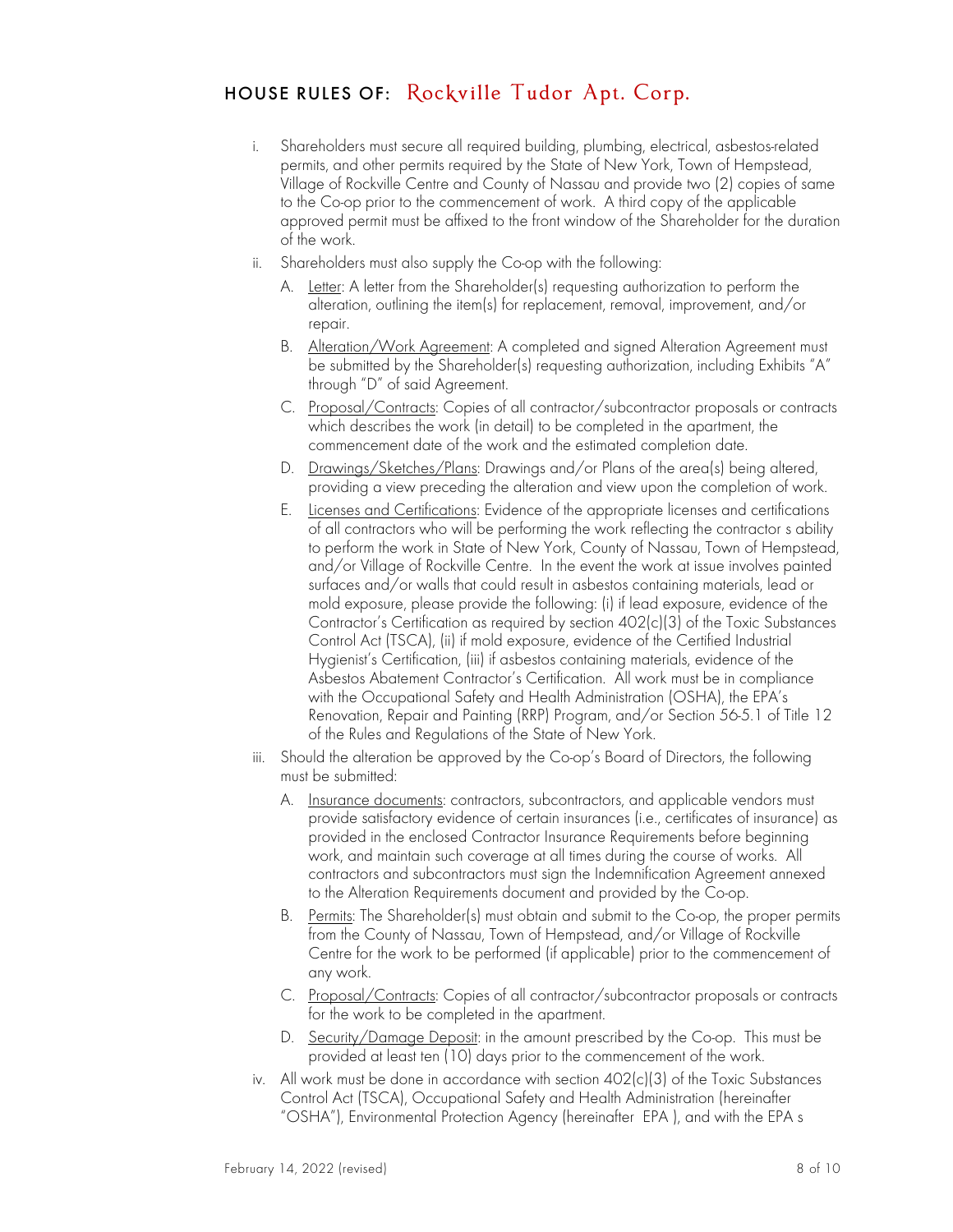Renovation, Repair and Painting (RRP) Program (which became effective April 22, 2010) to ensure that all contractors who are performing any type of work which could disturb lead-based paint in Target Housing (any housing constructed prior to 1978) are Certified Renovators under the law. The Shareholder shall require the Shareholder s contractors and/or workers to perform the Work that could possibly disturb lead-based paint in Target Housing in accordance with the foregoing laws. In that regard, the Contractor must be certified in accordance with the laws and adhere to strict workrelated practices to prevent lead contamination. Prior to performing any such work, the Shareholder shall cause and pay for a lead-based paint test which uses an EPA recognized test kit to determine if lead is present. The test results must be provided to the Co-op prior to any authorization and/or approval for the Work. If lead exists, a Certified Firm and Certified Renovator must be used to perform the work and be used to perform or direct certain critical tasks during the renovation, such as posting warning signs, establishing containment of the work area, and cleaning the work area after the Work. Said Certified Renovator must be physically present at the work site while signs are being posted, containment is being established, and the work area is being cleaned after the renovation to ensure that these tasks are performed correctly. The Certified Renovator must perform the post-renovation cleaning verification. The Shareholder shall also cause its contractor to distribute a pamphlet entitled: Renovate Right - Important Lead Hazard Information for Families, Child Care Providers and Schools to the Shareholders and tenants of the buildings/apartments affected <u>prior</u> to commencing the Work. At the conclusion of the Work, the Certified Renovator must comply with all post-renovation reporting requirements including but not limited to signing a report indicating the following:

- A. Name of Certified Renovator assigned to lead the project;
- B. Copy of Certified Renovator certification(s);
- C. Certification from a Certified Renovator of non-certified work training, and a list of the topics covered;
- D. Certification of posting of warning signs;
- E. Description of chemical spot testing, if any performed;
- F. Certification by the Certified Renovator of work area containment, on-site waste containment and transport, proper post renovation work area cleaning, and of successful cleaning verification;
- G. Clearance report, if performed.
- v. All Work must be done in accordance with the Section 56-5.1 of Title 12 of the Rules and Regulations of the State of New York, 12 NYCRR 56-5.1: the Shareholder must ensure that all contractors who are performing any type of work which could disturb asbestos material in buildings or structures for which original construction commenced on or after January 1, 1974 are Certified to do so under the law. In that regard, the Shareholder shall pay for and cause to be conducted, an asbestos survey completed by a licensed Asbestos Abatement Contractor who is hired by the Co-op, using certified inspectors to determine whether or not the building or apartment, or portion(s) thereof to be demolished, renovated, remodeled, or have repair work, contains asbestos material. The asbestos survey shall be completed and submitted prior to commencing work and shall include a thorough inspection for and identification of all asbestos material throughout the building/structure or portion thereof to be demolished, renovated, remodeled, or to have repair work. The required inspection shall be performed by a certified asbestos inspector, and, at a minimum, shall include identification of asbestos material by the following methods: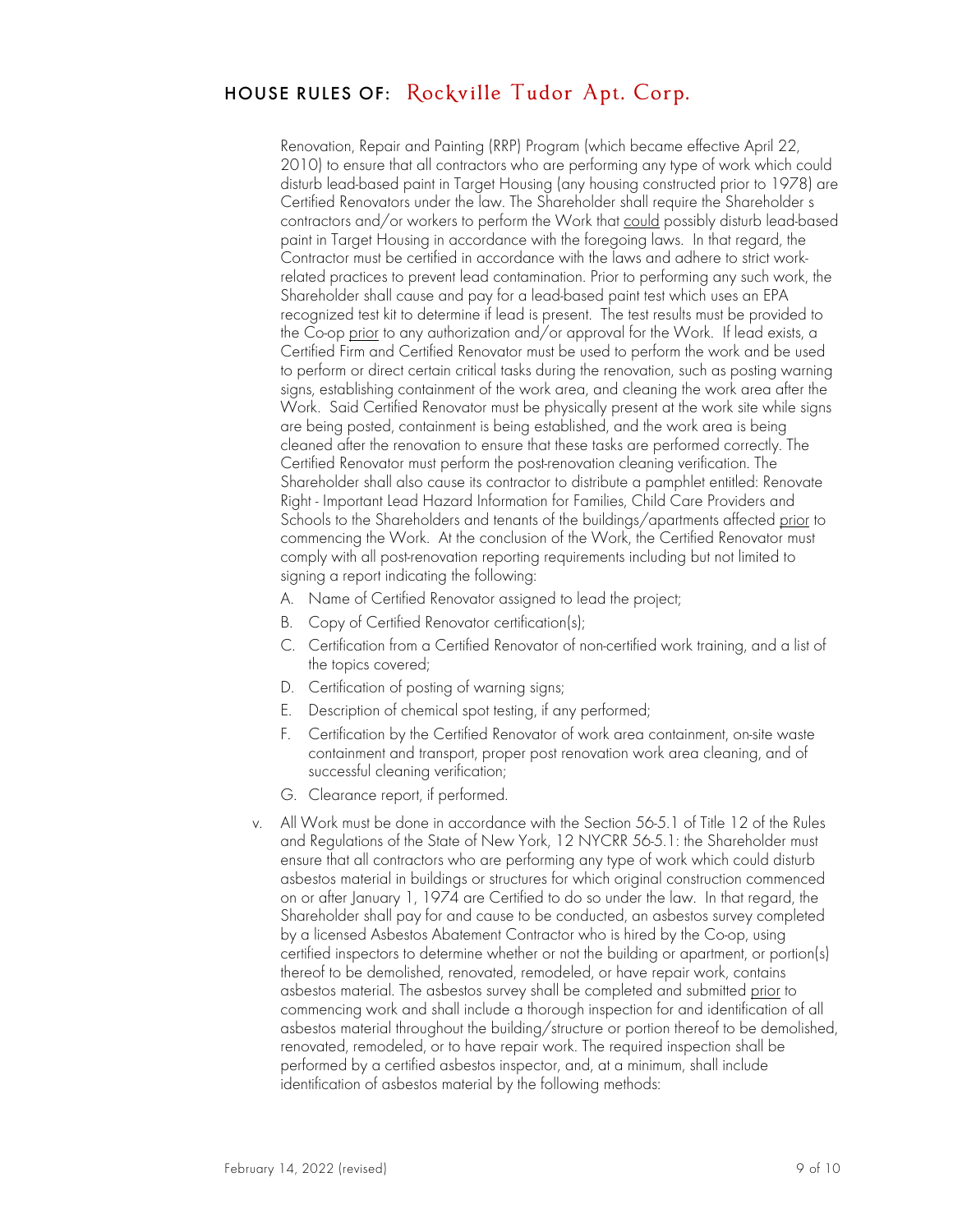- A. The review of building/structure plans and records, if available, for references to asbestos, used in construction, renovation or repair; and
- B. A visual inspection for asbestos throughout the building/structure or portion thereof to be demolished, renovated, remodeled, or repaired.
- vi. All debris must be removed from the premises by the contractor and at the Shareholder's sole cost and expense.
- vii. The use of the Co-op's elevator for transporting materials in and out of the building must be scheduled with and approved by the Co-op's Superintendent. The elevator walls must be padded and the elevator floors must be covered with Masonite prior to transporting of any materials.
- viii. No work shall be permitted or commenced unless the Co-op's Board of Directors and/or Managing Agent is in receipt of all of the documents, information and payment listed above and same is/are approved in writing.
- ix. Shareholders and their contractors must obey any directions given to them by the Coop's Managing Agent and/or Board of Directors.
- x. Shareholders and their contractors and/or subcontractors must comply with all Alteration Requirements as same are in effect from time to time and the terms of the documents required thereunder (i.e. — Alteration Agreement, Indemnification Agreement, and Contractor's Adherence to Rules and Regulations). A copy of the present Alteration Requirements is annexed hereto as Exhibits "A" through "D" of the Alteration/Work Agreement.
- xi. Shareholders will be responsible for any legal and/or engineering/architectural fees incurred in connection with any work performed in the apartment. Such fees shall be deemed additional maintenance/rent pursuant to the Proprietary Lease.

Lessor's Consultants. If an alteration is approved by the Lessor, the Lessor reserves the right to contract an engineer or architect.

Plumbing and Electrical Materials. Shareholders are required to use copper or brass piping for supply and waste plumbing lines that are within the walls. Shareholders are required to use conduit or metal-clad (MC) electrical. The use of Romex cable is not allowed.

Water Shut-off. If a Lessee's alteration requires that any water line in the building be turned off, the building superintendent must be informed at least forty-eight (48) hours in advance, in writing. Any work which may affect the building must also be scheduled with the Superintendent, in advance of the work, also in writing.

- a. Construction and/or any type of contracting work being performed for Shareholders must adhere to the following procedures. These procedures apply to any situation where materials are transported into and from the building for construction, renovation, and/or remodeling.
- b. When a water shutdown is requested for work on an apartment, the Shareholder(s) is required to install water shut off valve(s) from the hot and cold water supply services, at the point the services enters the Shareholder's(s') apartment.

**Fines.** In the event the Lessor receives a violation or fine as a result of the action or inaction of any Lessee or the failure of a Lessee to comply with local, state or federal rules, regulations or laws, the cost of such fines or removing such violations shall be borne by the Lessee.

Damages. It is the responsibility of the Lessee to assume full cost of repairing any damage (including structural damage, leaks, and any consequences of such damage or